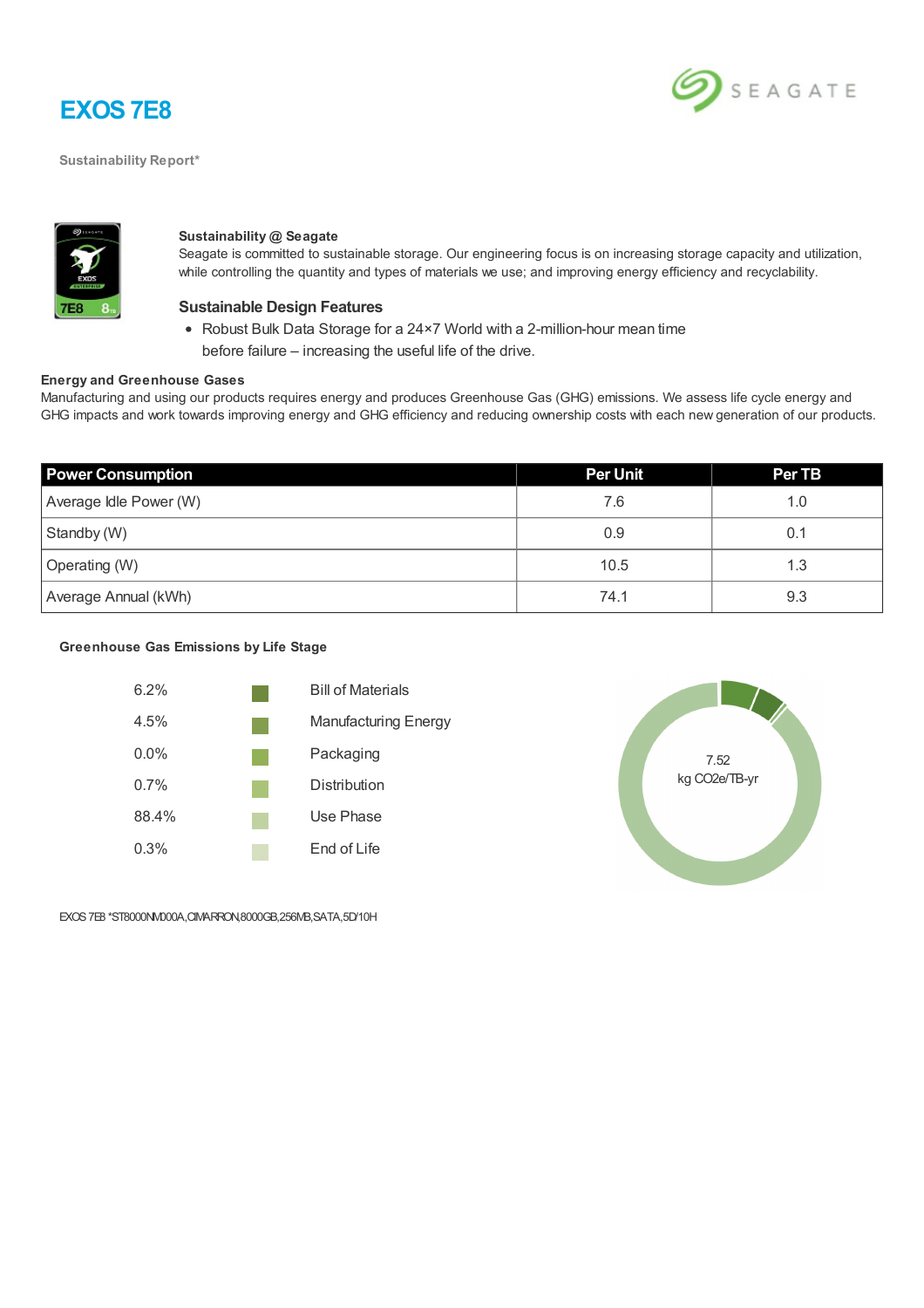



## **Safer Materials**

As a leading supplier to major original equipment manufacturers, Seagate helps to establish standards for direct materials – components that make up our products -- to meet customers' strictest specifications. We are meticulous about cataloging restricted substances; currently we list more than 2,000.

#### **Human Toxicity by Life Stage**





# **Scarce Resources**

We aim to reduce our use of scarce resources during the life cycle of our products. We assess the water and metal depletion impacts of our products in order to minimize dependence on key natural resources, and reduce manufacturing and product ownership costs.

#### **Metal Depletion by Life Stage**





### **Water Depletion by Life Stage**